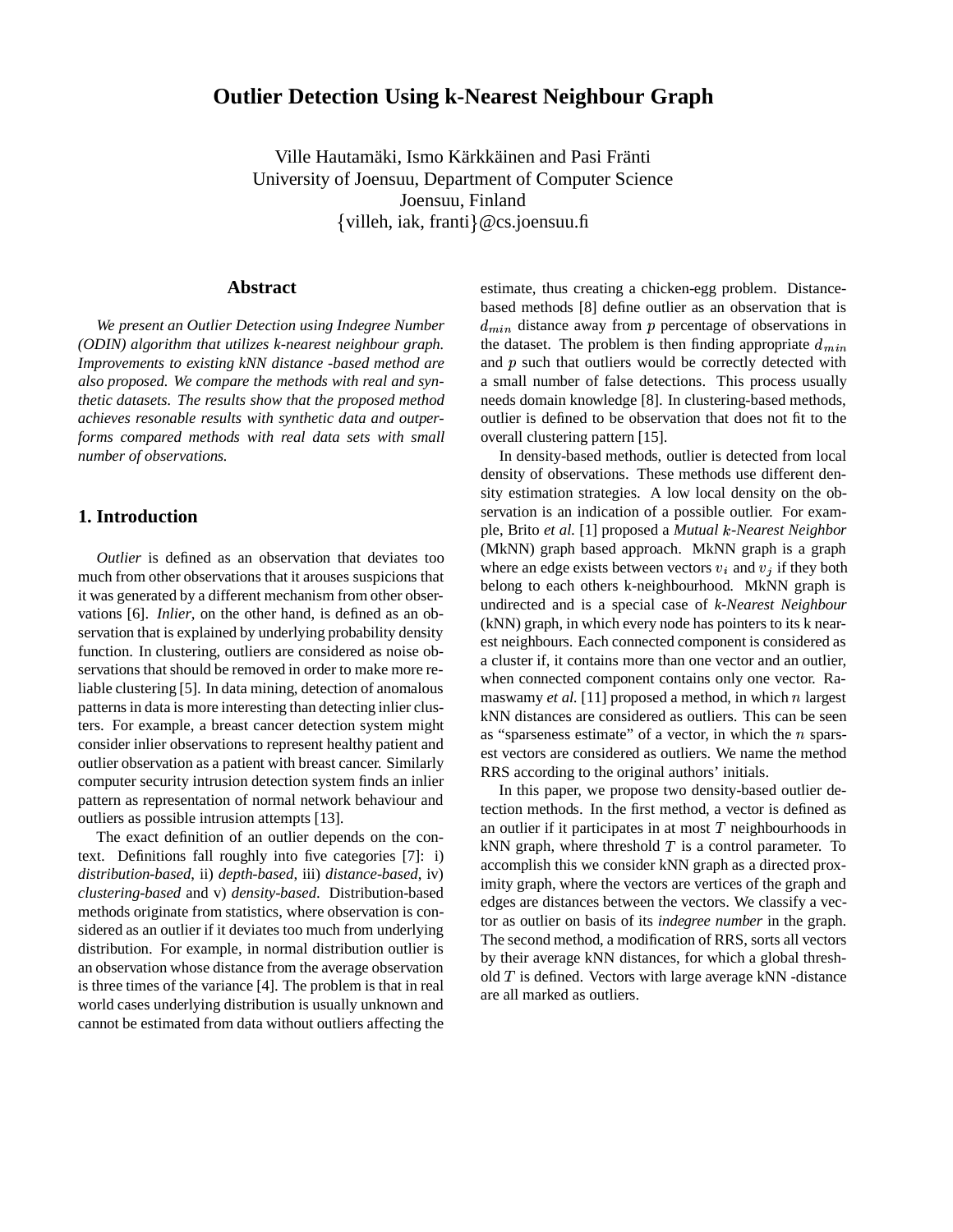# **2. Outlier Detection with kNN Graph**

## **2.1. kNN Graph**

We define  $k$ -nearest neighbour (kNN) graph as a weighted directed graph, in which every vertex represents a single vector, and the edges correspond to pointers to neighbour vectors. Every vertex has exactly  $k$  edges to the  $k$  nearest vectors according to a given distance function. Weight of the edge  $e_{ij}$  is the distance between vectors  $v_i$  and  $v_j$ . The problem of creating kNN graph is known in computational geometry as *all- -nearest neighbours problem* [2]. The graph can be constructed by exhaustive search considering all pairwise distances at the cost of  $O(N^2)$  time. Callahan and Kosaraju  $[2]$  have shown that all-k-nearest neighbour problem can be solved in  $O(kN+N \log N)$  time. The kNN graph can be used for solving clustering problem as in [3].

#### **2.2. Detecting Outliers with kNN Graph**

The kNN graph can also be used for detecting outliers [1]. Mutual k-Nearest Neighbour (MkNN) uses a special case of kNN graph. It defines an *undirected* proximity graph, which has an edge between vertices  $v_i$  and  $v_j$  if kNN graph has an edge both from  $v_i$  to  $v_j$  and from  $v_j$  to  $v_i$ . Connected components form clusters in the data and connected component with just one vertex is defined as an outlier. Potential problem with this definition is that, an outlier that is too close to an inlier, can be missclassified. For example in Fig. 1, where 13 and 16 are neighbours of each other, and not outliers according to MkNN algorithm. Thus we need more flexibility in the outlier definition.



**Figure 1. Outliers in HR dataset detected with ODIN, with threshold T = 0**

Ramaswamy *et al.* [11] presented *RRS method*, which calculates kNN sparseness estimate for all vectors in dataset . Vectors are sorted in an ascending order according to

the distance from a vector to its  $k^{th}$  neighbour. Outliers are defined as the last  $n$  vectors in the ordered list. The intuitive idea is that when the distance to the  $k^{th}$  vector is large, vector is in sparse region, and is very likely to be an outlier. A drawback of the RRS is that user has to know in advance how many outliers there are in the dataset.

#### **2.3. Proposed Methods**

We propose the following definition of outlier using kNN graph:

**Definition 1** *Given kNN graph for dataset , outlier is a vertex, whose indegree is less than equal to .*

First, a kNN graph is created for datset  $S$ . Then, if vertex i has an indegree of  $T$  or less, mark it as an outlier and otherwise mark it as an inlier. The proposed method has two control parameters: the number of outgoing edges  $k$ and the indegree threshold  $T$ .

| Algorithm 1 ODIN                        |  |
|-----------------------------------------|--|
| $T$ is indegree threshold               |  |
| Calculate kNN graph of $S$              |  |
| for $i = 1$ to $ S $ do                 |  |
| <b>if</b> indegree of $v_i \leq T$ then |  |
| Mark $v_i$ as outlier                   |  |
| end if                                  |  |
| end for                                 |  |

Fig. 1 shows results of ODIN with indegree threshold set to  $T = 0$  applied on the dataset Hertzsprung-Russell [12] with  $k = 3$  and  $k = 4$ . The algorithm detects star 6 correctly as an outlier with  $k \geq 4$ , but star 13 is not detected with any k value. However, when using threshold  $T = 1$  $k = 7$  we detect stars 6 and 13 correctly as outliers.

We extend the RRS method to specify cut point in the sorted list by considering adjacent differences as shown in Fig. 2. We consider two different variants of the RRS method, mean of kNN distances (MeanDIST) and maximun of kNN distances (KDIST). When scanning the ordered list from smaller to larger distances, we check if difference between adjancent distances is larger than a given threshold. We then define vectors after the cut point as outliers. We define the threshold as:

$$
T = \max(L_i - L_{i-1}) * t,\tag{1}
$$

where  $L_i$  is the KDIST or MeanDIST of  $i^{th}$  vector, and  $t \in ]0,1[$  is a user defined parameter.

In Fig. 2 kNN distances are first sorted in descending order, and then the differences are taken from adjancent distances. We can see that differences grow fast when moving to right.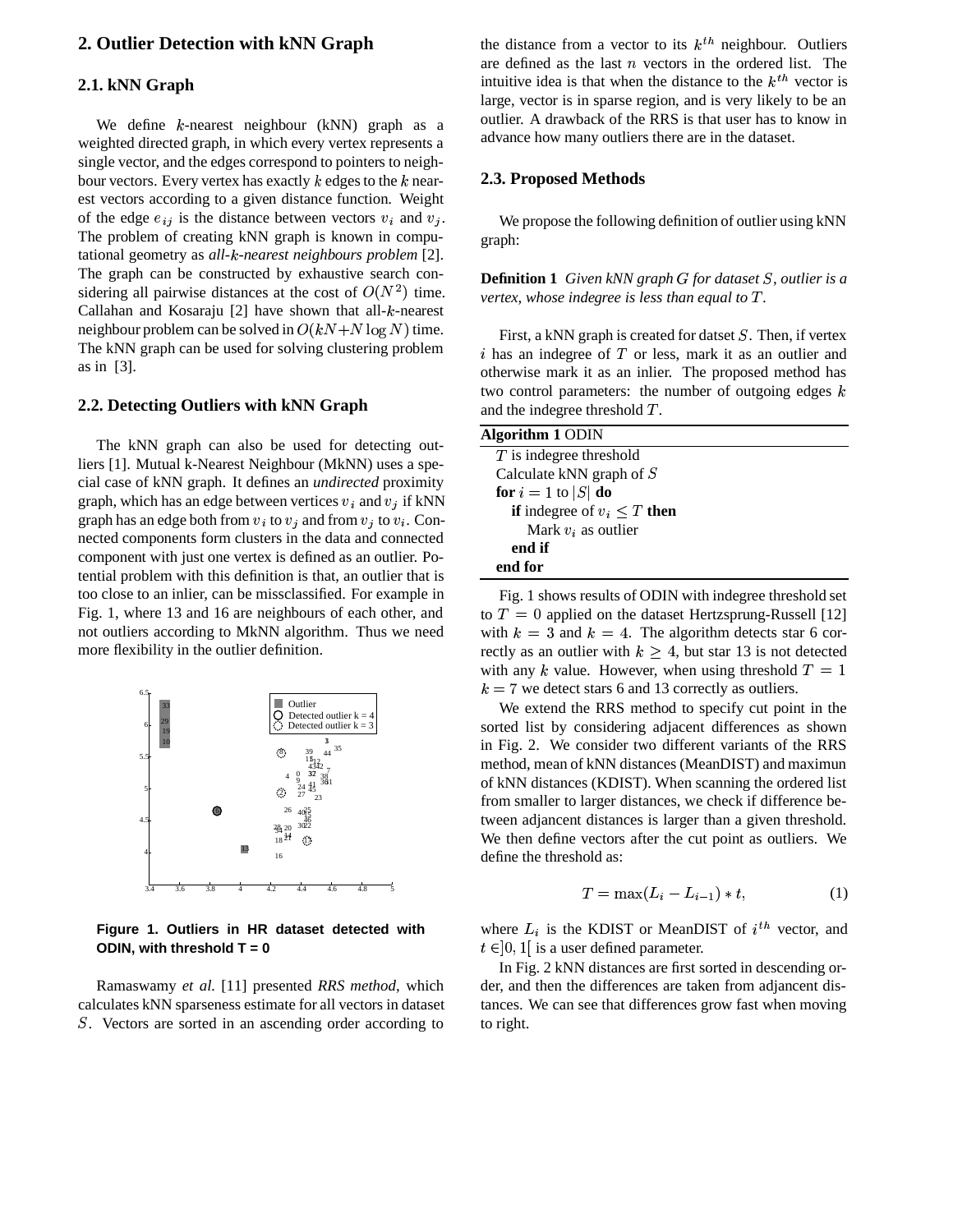

**Figure 2. Differencies of distances for KDD dataset**

**Algorithm 2** MeanDIST Compute  $T$  using Eq. 1 with  $t$ Calculate kNN graph of  $S$  $L \leftarrow$  Sort vectors in ascending order by kNN density Find smallest *i* for which  $L_i - L_{i-1} \geq T$ Mark  $L_i, \ldots, L_{|S|}$  as outliers

## **3. Experiments**

#### **3.1. Description of Datasets**

Experiments were run on *HR*, *KDD*, *NHL1*, *NHL2* and *synthetic* datasets, see Table 1. HR dataset in Fig. 1 is *Hertzsprung-Russell diagram* of the star cluster CYG OB1, where the first attribute is the logarithm effective temperature of the surface and the second the logarithm of light intensity.

**Table 1. Datasets used in the experiments**

| Name            |       | d.            | Outliers      |  |
|-----------------|-------|---------------|---------------|--|
| HR [12]         | 47    | 2             |               |  |
| <b>KDD</b> [9]  | 60318 | $\mathcal{R}$ | 486           |  |
| <b>NHL1</b> [8] | 681   | 3             | $\mathcal{D}$ |  |
| <b>NHL2</b> [8] | 731   | 3             |               |  |
| synthetic       | 5165  | 2             | 165           |  |

KDD dataset was extracted from KDD Cup 1999 network intrusion dataset<sup>1</sup>. It was intended to be used as a training set for a supervised learning method. We follow the methodology described by Yaminishi *et al.* [14].

NHL1 and NHL2 dataset were selected from National Hockey League 96 player performance statistics [8]. In dataset NHL1, we selected attributes *games played*, *goals scored* and *shooting percentage*, and in NHL2 dataset *points scored*, *plus-minus statistics* and the *number of penalty minutes*. In NHL1, Chris Osgood and Mario Lemieux have been considered as outliers and Vladimir Konstantinov in NHL2 [8].

The synthetic dataset was made by generating cluster centers randomly so that they were not closer to each other than a predefined limit. Data points were then generated for each cluster with the limitation that points were not allowed to be farther than the given distance from the cluster center they belong to. We generated a GMM and using it computed minimum probability density for the points in data. Outliers were sampled from uniform distribution so that the probability density according to the GMM was at most half of the minimum of that of the data points. This ensured that the outliers were not inside the clusters.

#### **3.2. Results**

We use *Receiver Operating Characteristics* (ROC) as an evaluation method. It consists of *False Rejection* (FR) and *False Acceptance* (FA) rates. FR is number of detected outliers divided by all detections and FA is number of inliers detected as outliers divided by all detections. To combine FR and FA values we calculate *Half Total Error Rate* (HTER), defined as (FR + FA) / 2. Similar evaluation methodology has been used in [10].



**Figure 3. Errorrate as a function of neighbourhood size for synthetic dataset**

Table 2 summarizes parameters that give minimum error rate for each algorithm. HTER is used as the error rate and the values in the parenthesis are  $k$  and  $T$ . ODIN performs well on all datasets, but for synthetic dataset Mean-DIST and KDIST perform better. Good performance can be explained by the generation method of data: outliers were drawn from uniform distribution and made sure that they lie far enough from normally distributed clusters. On the other hand, results for KDD dataset show that ODIN, MeanDIST and KDIST achieve practically the same error rate. For HR, NHL1 and NHL2 datasets ODIN achieves zero error, whereas other methods perform considerably worse. Reason for large HTER values is that given a small number of outliers even a few false acceptances increases the error rate greatly.

In Fig. 3, HTER is shown as a function of neighbourhood size for synthetic dataset. MeanDIST achieves lowest error

<sup>1</sup>Original data can be found from (http://kdd.ics.uci.edu/).